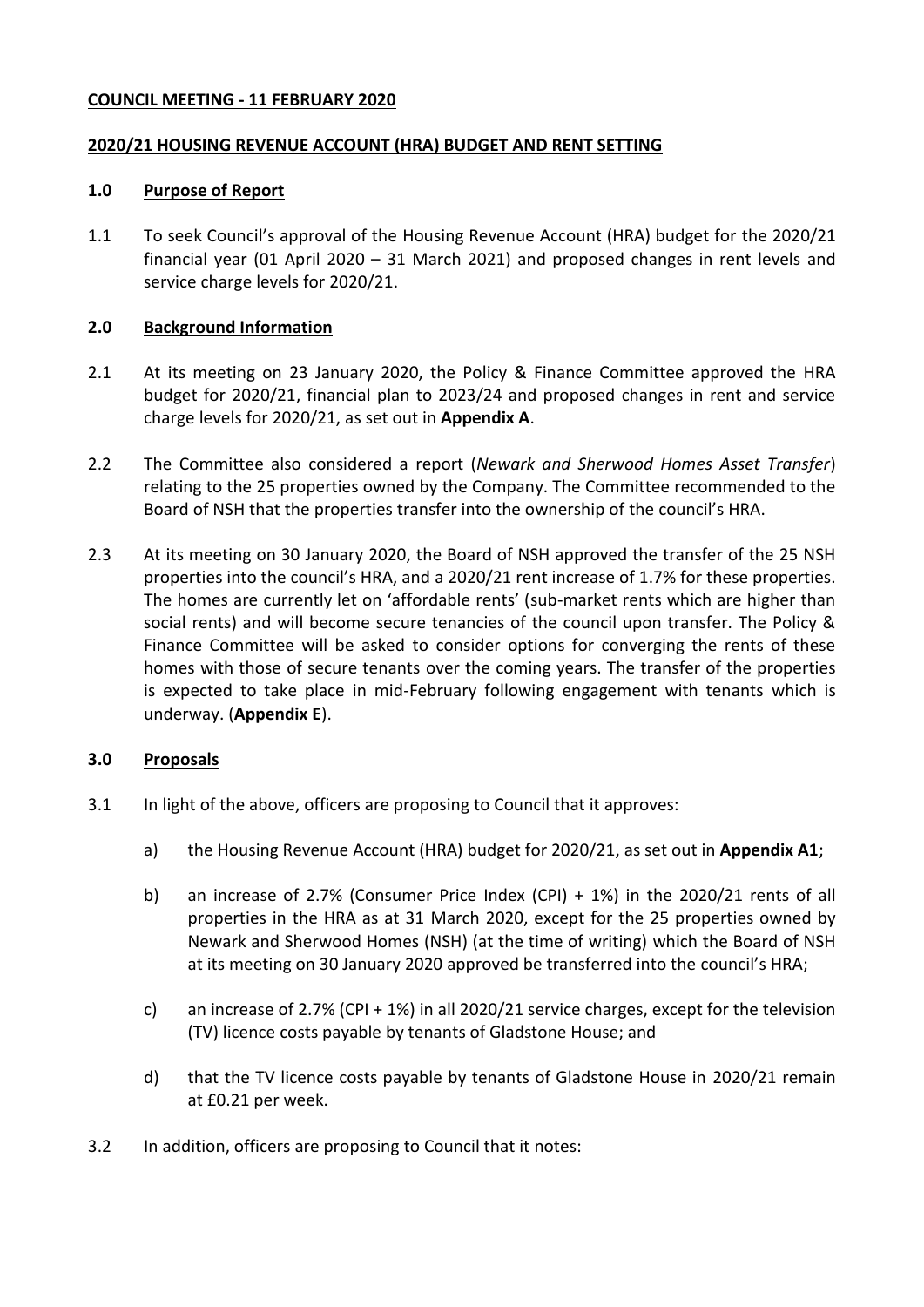a) the decision of the NSH Board on 30 January 2020 to increase by 1.7% (CPI) the [2020/21](#page-0-0) rents of the 25 properties owned by NSH (at the time of writing) which are to be transferred into the council's HRA.

# **4.0 Equalities Implications**

4.1 Details of the equalities implications relating to the [2020/21](#page-0-0) HRA budget and rent setting report are set out in **Appendix A**.

# **5.0 Financial Implications**

5.1 Details of the financial implications relating to the [2020/21](#page-0-0) HRA budget and rent setting report are set out in **Appendix A**.

# **6.0 Community Plan – Alignment to Objectives**

6.1 Details of the how the objectives in the Community Plan align to the proposals in the [2020/21](#page-0-0) HRA budget and rent setting report are set out in **Appendix A**.

# **7.0 RECOMMENDATION(S)**

- **a) that Council approves:**
	- **i. the Housing Revenue Account (HRA) budget for [2020/21,](#page-0-0) as set out in Appendix A1;**
	- **ii. an increase of [2.7%](#page-0-2) (Consumer Price Index (CPI) + 1%) in the [2020/21](#page-0-0) rents of all properties in the HRA as at 31 March [2020,](#page-0-1) except for the 25 properties owned by Newark and Sherwood Homes (NSH) (at the time of writing) which the Board of NSH at its meeting on 30 January 2020 approved be transferred into the council's HRA;**
	- **iii. an increase of** Error! Reference source not found.**% (CPI + 1%) in all [2020/21](#page-0-0) service charges, except for the television (TV) licence costs payable by tenants of Gladstone House; and**
	- **iv. that the TV licence costs payable by tenants of Gladstone House in [2020/21](#page-0-0) remain at £0.21 per week.**
- **b) that Council notes:**
	- **i. an increase of 1.7% (CPI) in the 2020/21 rents of the 25 properties owned by NSH (at the time of writing) which the Board of NSH at its meeting on 30 January 2020 approved be transferred into the council's HRA.**

### **Reason for Decision**

To approve the Housing Revenue Account (HRA) budget for **Error! Reference source not found.** and proposed changes in rent and service charge levels for 2020/21. The approval of the proposed